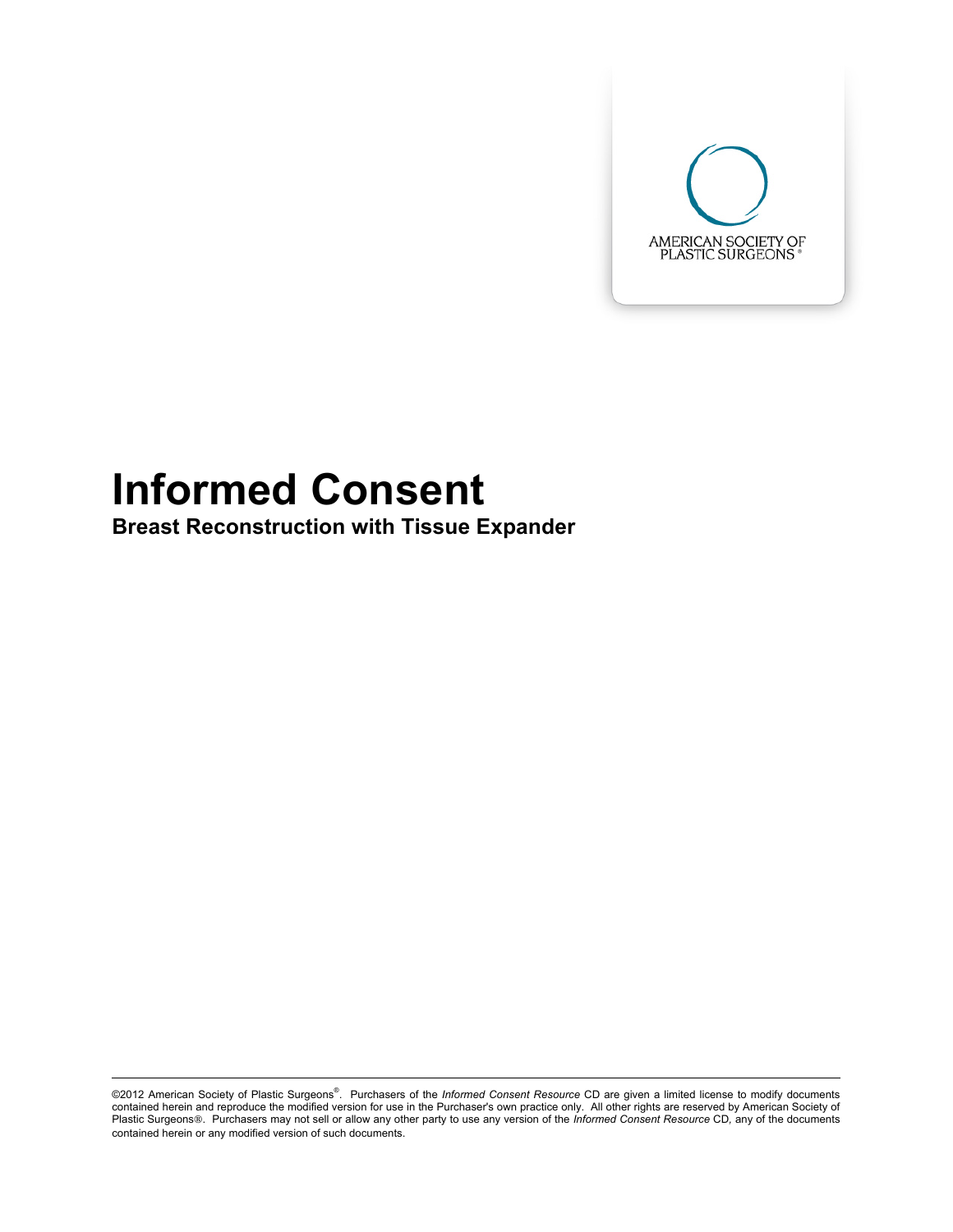#### **INSTRUCTIONS**

This is an informed-consent document that has been prepared to help inform you about breast reconstruction with a tissue expander, its risks, as well as alternative treatment(s).

It is important that you read this information carefully and completely. Please initial each page, indicating that you have read the page and sign the consent for surgery as proposed by your plastic surgeon and agreed upon by you.

#### **GENERAL INFORMATION**

There are a variety of surgical techniques for breast reconstruction. Breast cancer patients who are medically appropriate for breast reconstruction may consider tissue expander breast reconstruction, either immediately following mastectomy or at a later time. The best candidates, however, are women whose breast cancer, as far as can be determined, seems to be eliminated by mastectomy and other treatments.

Breast reconstruction has no known effect on altering the natural history of breast cancer or interfering with other forms of breast cancer treatment such as chemotherapy or radiation.

Breast reconstruction with tissue expansion is a **two-stage** process. It first involves the use of a silicone rubber balloon-like tissue expander that is inserted beneath the skin and chest muscle. Saline gradually is injected into the tissue expander to fill it over a period of weeks or months. This process allows the skin on the chest to be stretched over the expander, creating a breast mound. In most cases, once the skin has been stretched enough, the expander is surgically removed and replaced with a permanent breast implant. Some tissue expanders are designed to be left in place as a breast implant.

There are legitimate reasons to delay breast reconstruction. Some women may be advised by their surgeon or oncologist to wait until other forms of necessary cancer treatment are completed or disease staging has been accomplished. Other patients may require more complex breast reconstruction procedures. Women who smoke or who have other health conditions such as obesity may be advised to postpone surgery. Individuals with a weakened immune system (currently receiving chemotherapy or drugs to suppress the immune system), conditions that interfere with blood clotting or wound healing, or have reduced blood supply to the breast tissue from prior surgery or radiation therapy treatments may be at greater risk for complications and poor surgical outcome. In any case, being informed of your options concerning breast reconstruction can help you prepare for a mastectomy with a more positive outlook on the future.

The shape and size of your breasts prior to surgery will influence both the recommended placement of the tissue expander and the final shape of your reconstructed breast. Tissue expander breast reconstruction cannot produce an exact replica of the removed breast. Breast symmetry surgery on the opposite breast may be needed to produce similar size. The nipple and darker skin surrounding it, called the areola, may be reconstructed in a subsequent procedure after the breast mound is created through tissue expansion.

Since May 2000, saline-filled breast implant and tissue expander devices have been approved by the United States Food and Drug Administration (USFDA) for use in breast augmentation and reconstruction. The FDA approved silicone gel implants for use in breast augmentation and reconstruction in November 2006.

Patients undergoing breast surgery with tissue expanders and implants must consider the following:

- Breast augmentation or reconstruction with implants may not be a one-time surgery.
- Breast implants and tissue expanders of any type are not considered lifetime devices. They cannot be expected to last forever. You will likely require future surgery for implant replacement or removal.
- Changes that occur to the breasts following augmentation or reconstruction with implants are not reversible. There may be an unacceptable appearance to the breast if you later choose to have breast implants or tissue expanders removed.

#### **A separate consent form for the placement of breast implants following breast reconstruction by tissue expansion is necessary.**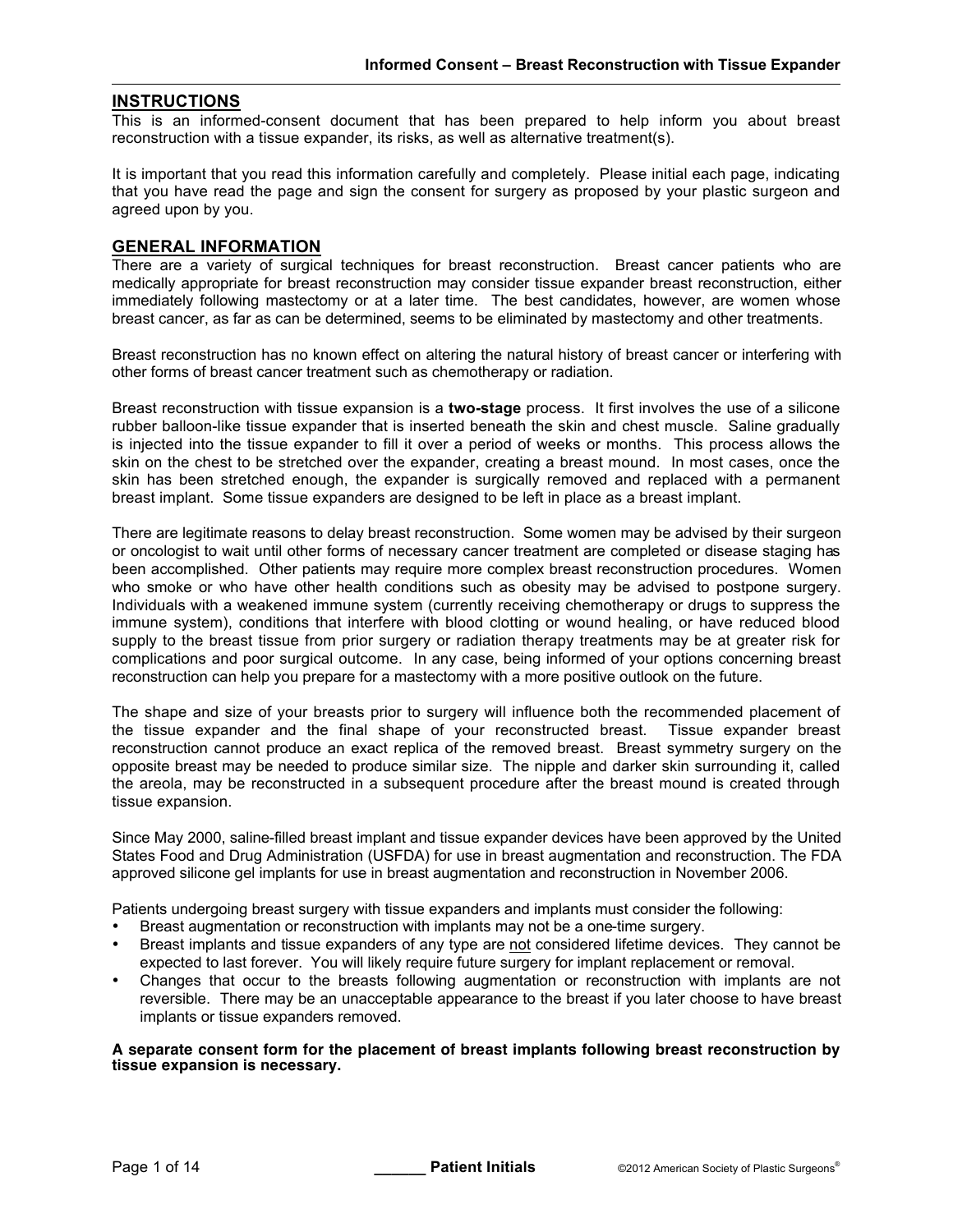# **ALTERNATIVE TREATMENTS**

Breast reconstruction with tissue expander is an elective surgical operation. Alternative treatments would consist of the use of external breast prostheses or padding, breast reconstruction without tissue expansion, or the transfer of other body tissues for breast reconstruction. Potential risks and complications are associated with alternative surgical forms of treatment.

#### **INHERENT RISKS OF BREAST RECONSTRUCTION WITH TISSUE EXPANDER**

Every surgical procedure involves a certain amount of risk, and it is important that you understand the risks involved with breast reconstruction with tissue expander. In addition, every procedure has limitations. An individual's choice to undergo a surgical procedure is based on the comparison of the risk to potential benefit. While the majority of women do not experience these complications, you should discuss each of them with your plastic surgeon to make sure you understand the risks, potential complications, and consequences of breast reconstruction with tissue expander.

Problems associated with breast implants and tissue expanders can be inherent to this type of implanted medical device or relate to complications of a surgical procedure. Patients considering surgery that involves breast implants and tissue expanders should review additional advisory information regarding this subject. Additional information concerning breast implants and tissue expanders may be obtained from the FDA, package-insert sheets supplied by the device manufacturer, or other information pamphlets required by individual state laws.

While every patient experiences her own individual risks and benefits following tissue expander breast reconstruction, clinical data suggests that most women will be satisfied with the outcome of surgery despite the occurrence of problems inherent with breast implant and tissue expander surgery.

# **SPECIFIC RISKS OF BREAST RECONSTRUCTION WITH TISSUE EXPANDER**

#### **Tissue Expanders:**

Tissue expanders, similar to other medical devices, can fail. Tissue expanders can break or leak. When a saline-filled tissue expander ruptures, the body absorbs the saline material, but the shell material remains. Rupture can occur because of an injury, from no apparent cause (silent rupture), or during mammography. It is possible to damage a tissue expander at the time of surgery or subsequently with a needle during the insertion of saline into the device. Damaged, leaking, or broken tissue expanders cannot be repaired and require replacement or removal. An MRI (magnetic resonance imaging) study may be necessary to evaluate the possibility of device rupture or deflation, but it may not be 100% accurate in diagnosing integrity. The shape of your breasts after surgery depends on many factors such as your skin thickness, position, placement of the implants or expanders, and technique. You should discuss with your surgeon the possibility of a different and less than desirable contour-shape as well as feel of your result.

#### **Capsular Contracture:**

Scar tissue, which forms internally around the tissue expander, can tighten and make the breast round, firm, and possibly painful. Excessive firmness of the breasts can occur soon after surgery or years later. The occurrence of symptomatic capsular contracture is not predictable. The incidence of symptomatic capsular contracture can be expected to increase over time. Capsular contracture may occur on one side, both sides or not at all. It is more common with tissue expander placement in front of the chest muscle layer. Treatment for capsular contracture may require surgery, tissue expander replacement, or tissue expander removal. Capsular contracture may reoccur after surgical procedures to treat this condition and it occurs more often in revision augmentation than primary augmentation. Some surgeons believe that preventative antibiotics during dental work and treatment for sinus infections and urinary tract infections may decrease this incidence. Discuss this with your surgeon. There may be an Off-Label FDA use for a drug called Singulair, which may have a softening effect on the capsule.

#### **Implant Extrusion / Tissue Necrosis:**

Lack of adequate tissue coverage or infection may result in exposure and extrusion of the tissue expander or implant through the skin. Tissue breakdown (necrosis) has been reported with the use of steroid drugs, after chemotherapy/radiation to breast tissue, due to smoking, microwave diathermy, and excessive heat or cold therapy. In some cases, incision sites fail to heal normally. Atrophy of breast tissue may occur. A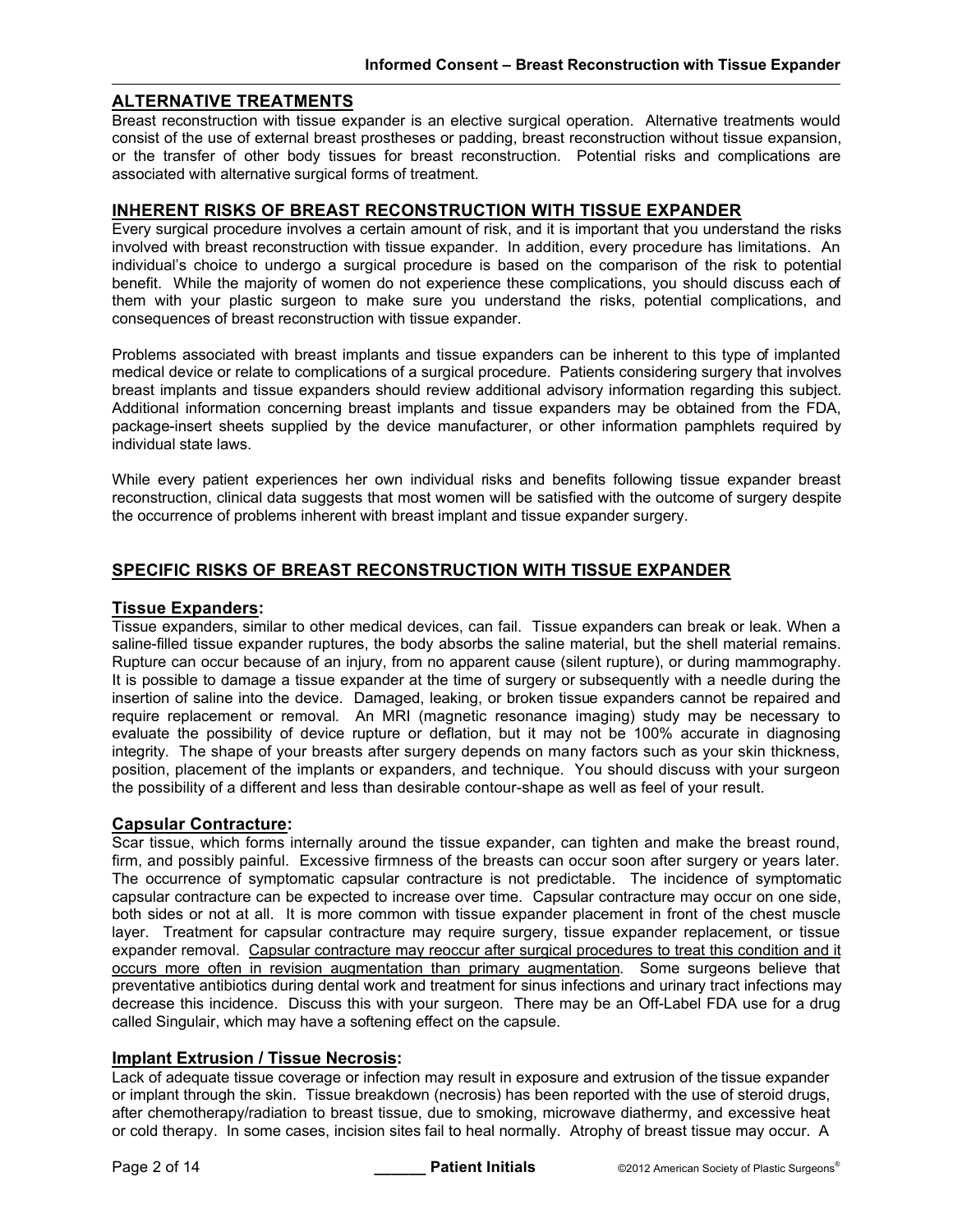tissue expander or implant may become visible at the surface of the breast as a result of the device pushing though layers of skin. If tissue breakdown occurs and the tissue expander or implant becomes exposed, removal may be necessary. Permanent scar deformity may occur.

#### **Change in Nipple and Skin Sensation:**

Breast reconstruction cannot restore normal sensation to the breast or nipple. Changes in sensation may affect sexual response or the ability to breast-feed a baby.

#### **Skin Wrinkling and Rippling:**

Visible and palpable wrinkling of implants or tissue expanders and breast skin can occur. Some wrinkling is normal and expected. This may be more pronounced in patients who have saline-filled implants with textured surfaces or thin tissue. It may be possible to feel the tissue expander fill valve. Some patients may find palpable valve and wrinkles cosmetically undesirable. Palpable valve, wrinkling and/or folds may be confused with palpable tumors and questionable cases must be investigated.

#### **Calcification:**

Calcium deposits can form in the scar tissue surrounding the tissue expander and may cause pain, firmness, and be visible on mammography. These deposits must be identified as different from calcium deposits that are a sign of breast cancer. Should this occur, additional surgery may be necessary to remove and examine calcifications.

# **Chest Wall Irregularities:**

Chest wall irregularities have been reported secondary to the use of tissue expanders and breast implants. Residual skin irregularities at the ends of the incisions or "dog ears" are always a possibility when there is excessive redundant skin. This may improve with time, or it can be surgically corrected.

#### **Implant Displacement and Tissue Stretching:**

Displacement, rotation, or migration of a breast implant or tissue expander may occur from its initial placement and can be accompanied by discomfort and/or distortion in breast shape (visible rippling of the skin). Unusual techniques of placement may increase the risk of displacement or migration. Additional surgery may be necessary to attempt to correct this problem. It may not be possible to resolve this problem once it has occurred.

#### **Surface Contamination:**

Skin oil, lint from surgical drapes, or talc may become deposited on the surface of the tissue expander or implant at the time of insertion. The consequences of this are unknown.

#### **Unusual Activities and Occupations:**

Activities and occupations that have the potential for trauma to the breast could potentially break or damage a tissue expander or implant, or cause bleeding/seroma.

#### **MRI Examination During the Expansion Period:**

Most of the expanders have a magnet at the injection site to allow for easier localization of the injection port during the expansion period. MRI uses very strong magnetic fields which may cause movement, heating, or dislocation of the expander. For this reason, patients with a breast expander in place should not undergo MRI imaging until the expander is removed and replaced with an implant.

# **Use of Acellular Dermal Matrix:**

In order to place the expander in the right position and maintain that position, your plastic surgeon may choose to use biological materials. Most commonly, these materials are derived from human cadaver skin or pig skin. These materials are generally processed and do not carry any viable cells. You should ask your surgeon about these materials. They assist in contouring the pocket around the implant, provide additional cover to an implant, and become populated with your cells becoming similar to your own tissue. These acellular products may produce fluid and require drains for a prolonged period of time.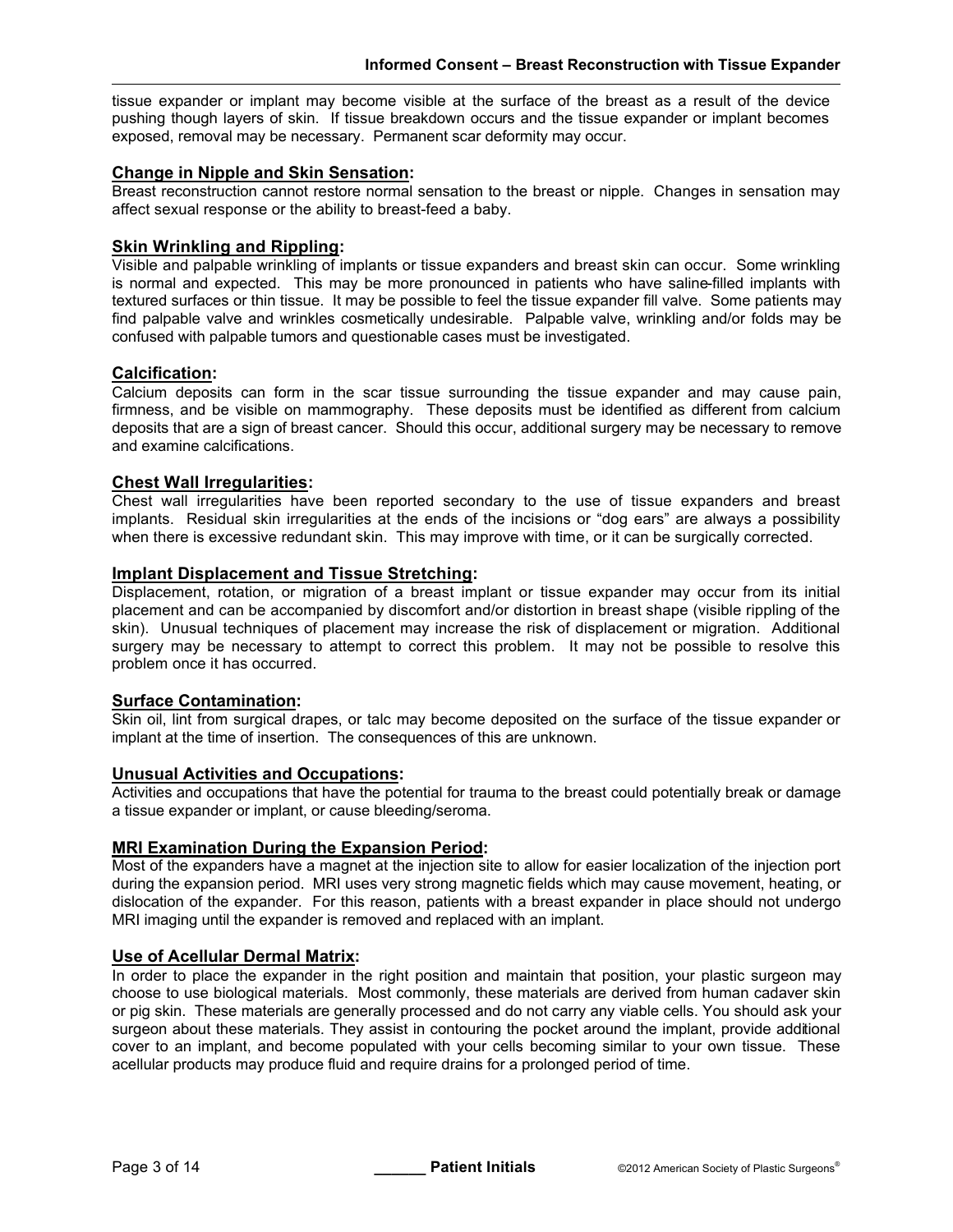# **Anaplastic Large Cell Lymphoma (ALCL):**

Women with saline and silicone gel breast implants may have a very small and possibly increased risk of developing anaplastic large cell lymphoma (ALCL) in the scar capsule adjacent to the implant. This is a very rare disease and is currently being investigated as to its relationship to breast implants, and whether this is even a cancer or a Lymphoproliferative Disorder. ALCL is an extremely rare cancer of the immune system which can occur anywhere in the body. The National Cancer Institute estimated 1 in 500,000 women per year in the U.S. are diagnosed with ALCL. ALCL in the breast is even rarer with approximately 3 in 100 million women in U.S diagnosed per year. The relationship between breast implants and ALCL is unclear and is currently under investigation. In most cases, women observed changes in the look or feel of the area surrounding the implant after their initial surgical sites were fully healed.

Patients with breast implants should be followed by a surgeon over time and seek professional care for implant-related symptoms such as pain, lumps, swelling, or asymmetry. Patients should monitor their breast implants with routine breast self exams and follow standard medical recommendations for imaging (e.g. Mammography, Ultrasound, MRI). Abnormal screening results or implant-related symptoms may result in additional costs and expenses for tests and/or procedures to properly diagnose and treat your condition. Tests and procedures could include but may not be limited to: obtaining breast fluid or tissue for pathology and laboratory evaluation and surgery to remove the scar capsule around the breast implant, implant removal or implant replacement.

#### **Breast Disease:**

Current medical information does not demonstrate an increased risk of breast cancer in women who have tissue expander surgery. Individuals with a personal history or family history of breast cancer may be at a higher risk of developing breast cancer than a woman with no family history of this disease. It is recommended that all women perform periodic self-examination of their breasts, have mammography according to American Cancer Society guidelines, and seek professional care should a breast lump be detected. In the event that suspicious tissue is identified prior to or during breast surgery, additional tests and therapy with corresponding expenses may be warranted.

# **GENERAL RISKS OF SURGERY**

#### **Healing Issues:**

Certain medical conditions, dietary supplements and medications may delay and interfere with healing. Patients with massive weight loss may have a healing delay that could result in the incisions coming apart, infection, and tissue changes resulting in the need for additional medical care, surgery, and prolonged hospitalizations. Patients with diabetes or those taking medications such as steroids on an extended basis may have prolonged healing issues. Smoking will cause a delay in the healing process, often resulting in the need for additional surgery. There are general risks associated with healing such as swelling, bleeding, possibility of additional surgery, prolonged recovery, color changes, shape changes, infection, not meeting patient goals and expectations, and added expense to the patient. There may also be a longer recovery due to the length of surgery and anesthesia. Patients with significant skin laxity (patients seeking facelifts, breast lifts, abdominoplasty, and body lifts) will continue to have the same lax skin after surgery. The quality or elasticity of skin will not change and recurrence of skin looseness will occur at some time in the future, quicker for some than others. There are nerve endings that may become involved with healing scars from surgery such as suction-assisted lipectomy, abdominoplasty, facelifts, body lifts, and extremity surgery. While there may not be a major nerve injury, the small nerve endings during the healing period may become too active producing a painful or oversensitive area due to the small sensory nerve involved with scar tissue. Often, massage and early non-surgical intervention resolves this. It is important to discuss post-surgical pain with your surgeon.

#### **Bleeding:**

It is possible, though unusual, to experience a bleeding episode during or after surgery. Should postoperative bleeding occur, it may require emergency treatment to drain accumulated blood or you may require a blood transfusion, though such occurrences are rare. Increased activity too soon after surgery can lead to increased chance of bleeding and additional surgery. It is important to follow postoperative instructions and limit exercise and strenuous activity for the instructed time. Do not take any aspirin or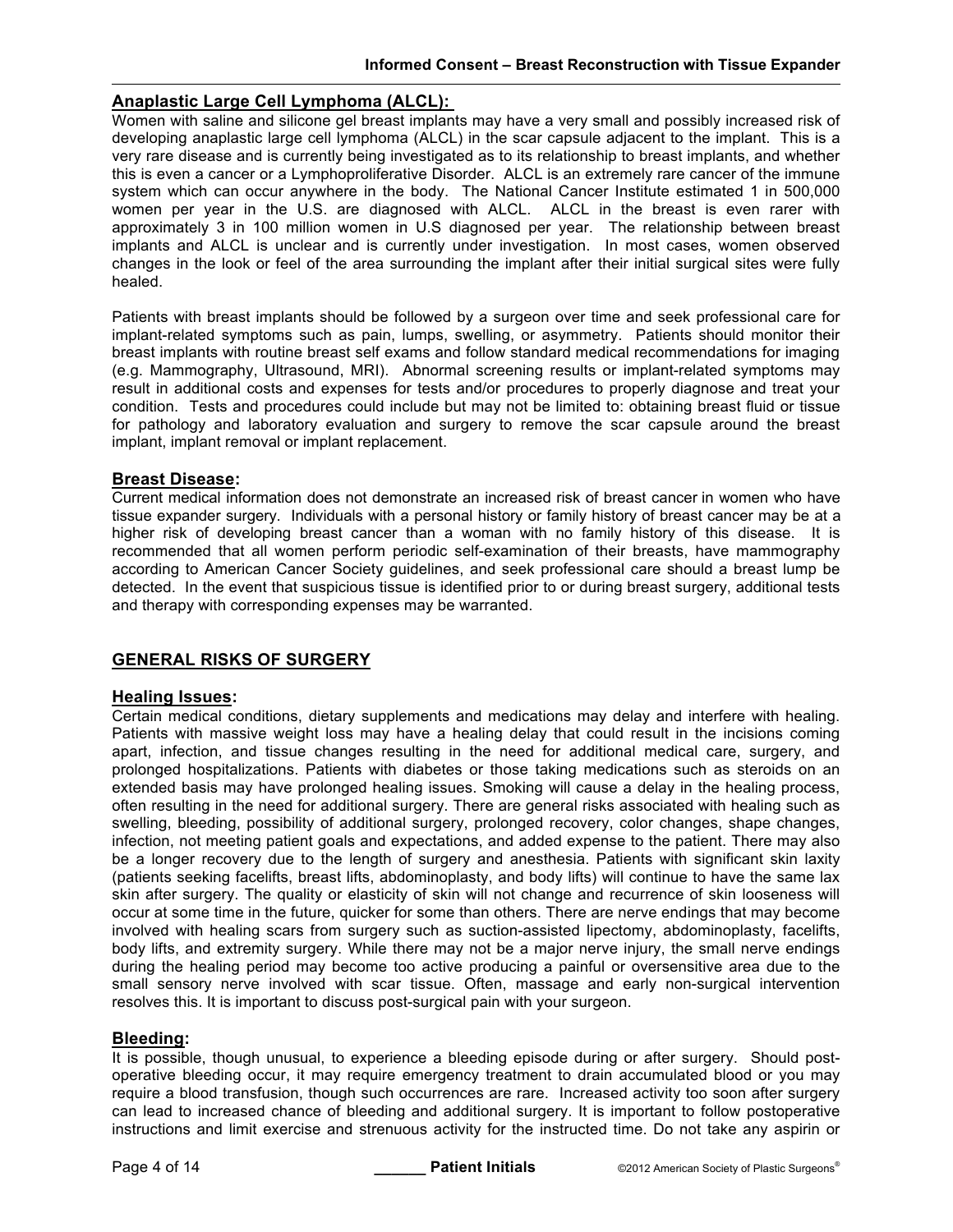anti-inflammatory medications for at least ten days before or after surgery, as this may increase the risk of bleeding. Non-prescription "herbs" and dietary supplements can increase the risk of surgical bleeding. Hematoma can occur at any time, usually in the first three weeks following injury to the operative area. If blood transfusions are necessary to treat blood loss, there is the risk of blood-related infections such as hepatitis and HIV (AIDS). Heparin medications that are used to prevent blood clots in veins can produce bleeding and decreased blood platelets.

In breast implant surgery, hematoma may contribute to capsular contracture, infection or other problems.

#### **Infection:**

Infection is unusual after surgery. Should an infection occur, additional treatment including antibiotics, hospitalization, or additional surgery may be necessary. It is important to tell your surgeon of any other infections, such as ingrown toenail, insect bite, or urinary tract infection. Remote infections, infection in other part of the body, may lead to an infection in the operated area.

#### **Infection in Breast Implant Patients:**

Subacute or chronic infections may be difficult to diagnose. Should an infection occur, treatment including antibiotics, possible removal of the implant, or additional surgery may be necessary. Infections with the presence of a breast implant are harder to treat than infections in normal body tissues. If an infection does not respond to antibiotics, the breast implant may have to be removed. After the infection is treated, a new breast implant can usually be reinserted. It is rare that an infection would occur around an implant from a bacterial infection elsewhere in the body, however, prophylactic antibiotics may be considered for subsequent dental or other surgical procedures. In extremely rare instances, lifethreatening infections, including toxic shock syndrome have been noted after breast implant surgery. Individuals with an active infection in their body should not undergo surgery, including breast augmentation. Although infection is unusual after this type of surgery, it may appear in the immediate post-operative period or at any time following the insertion of a breast implant. It is important to tell your surgeon of any other infections, such as ingrown toenail, insect bite, or urinary tract infection. Remote infections, infection in other part of the body, may lead to an infection in the operated area.

# **Scarring:**

All surgery leaves scars, some more visible than others. Although good wound healing after a surgical procedure is expected, abnormal scars may occur within the skin and deeper tissues. Scars may be unattractive and of different color than the surrounding skin tone. Scar appearance may also vary within the same scar. Scars may be asymmetrical (appear different on the right and left side of the body). There is the possibility of visible marks in the skin from sutures. In some cases scars may require surgical revision or treatment.

#### **Firmness:**

Excessive firmness can occur after surgery due to internal scarring. The occurrence of this is not predictable. Additional treatment including surgery may be necessary.

#### **Change in Skin Sensation:**

It is common to experience diminished (or loss of) skin sensation in areas that have had surgery. Diminished (or complete loss of) skin sensation may not totally resolve.

#### **Skin Contour Irregularities:**

Contour and shape irregularities may occur. Visible and palpable wrinkling of skin may occur. Residual skin irregularities at the ends of the incisions or "dog ears" are always a possibility when there is excessive redundant skin. This may improve with time, or it can be surgically corrected.

#### **Skin Discoloration / Swelling:**

Some bruising and swelling will normally occur. The skin in or near the surgical site can appear either lighter or darker than surrounding skin. Although uncommon, swelling and skin discoloration may persist for long periods of time and, in rare situations, may be permanent.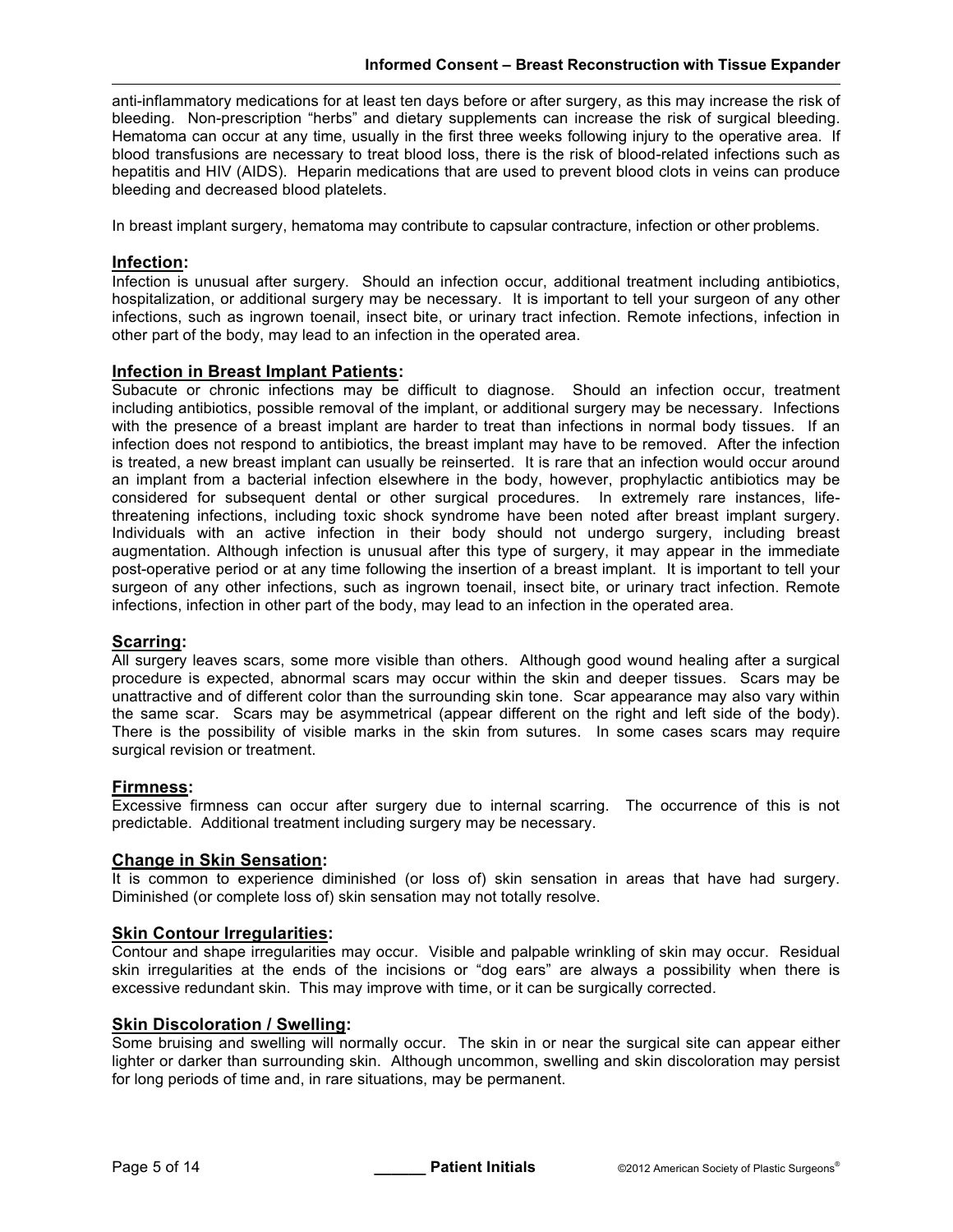#### **Skin Sensitivity:**

Itching, tenderness, or exaggerated responses to hot or cold temperatures may occur after surgery. Usually this resolves during healing, but in rare situations it may be chronic.

#### **Major Wound Separation:**

Wounds may separate after surgery. Should this occur, additional treatment including surgery may be necessary.

#### **Sutures:**

Most surgical techniques use deep sutures. You may notice these sutures after your surgery. Sutures may spontaneously poke through the skin, become visible or produce irritation that requires suture removal.

#### **Delayed Healing:**

Wound disruption or delayed wound healing is possible. Some areas of the skin may not heal normally and may take a long time to heal. Areas of skin may die. This may require frequent dressing changes or further surgery to remove the non-healed tissue. Individuals who have decreased blood supply to tissue from past surgery or radiation therapy may be at increased risk for wound healing and poor surgical outcome. Smokers have a greater risk of skin loss and wound healing complications.

#### **Damage to Deeper Structures:**

There is the potential for injury to deeper structures including nerves, blood vessels, muscles, and lungs (pneumothorax) during any surgical procedure. The potential for this to occur varies according to the type of procedure being performed. Injury to deeper structures may be temporary or permanent.

#### **Fat Necrosis:**

Fatty tissue found deep in the skin might die. This may produce areas of firmness within the skin. Additional surgery to remove areas of fat necrosis may be necessary. There is the possibility of contour irregularities in the skin that may result from fat necrosis.

#### **Seroma:**

Infrequently, fluid may accumulate between the skin and the underlying tissues following surgery, trauma or vigorous exercise. Should this problem occur, it may require additional procedures for drainage of fluid. Excess fluid accumulation around an implant secondary to too much activity too early may increase capsular contracture occurrence.

#### **Surgical Anesthesia:**

Both local and general anesthesia involves risk. There is the possibility of complications, injury, and even death from all forms of surgical anesthesia or sedation.

#### **Shock:**

In rare circumstances, your surgical procedure can cause severe trauma, particularly when multiple or extensive procedures are performed. Although serious complications are infrequent, infections or excessive fluid loss can lead to severe illness and even death. If surgical shock occurs, hospitalization and additional treatment would be necessary.

#### **Pain:**

You will experience pain after your surgery. Pain of varying intensity and duration may occur and persist after surgery. Chronic pain may occur very infrequently from nerves becoming trapped in scar tissue or due to tissue stretching.

# **Cardiac and Pulmonary Complications:**

Pulmonary complications may occur secondarily to blood clots (pulmonary emboli), fat deposits (fat emboli) or partial collapse of the lungs after general anesthesia. Pulmonary emboli can be lifethreatening or fatal in some circumstances. Inactivity and other conditions may increase the incidence of blood clots traveling to the lungs causing a major blood clot that may result in death. It is important to discuss with your physician any past history of swelling in your legs or blood clots that may contribute to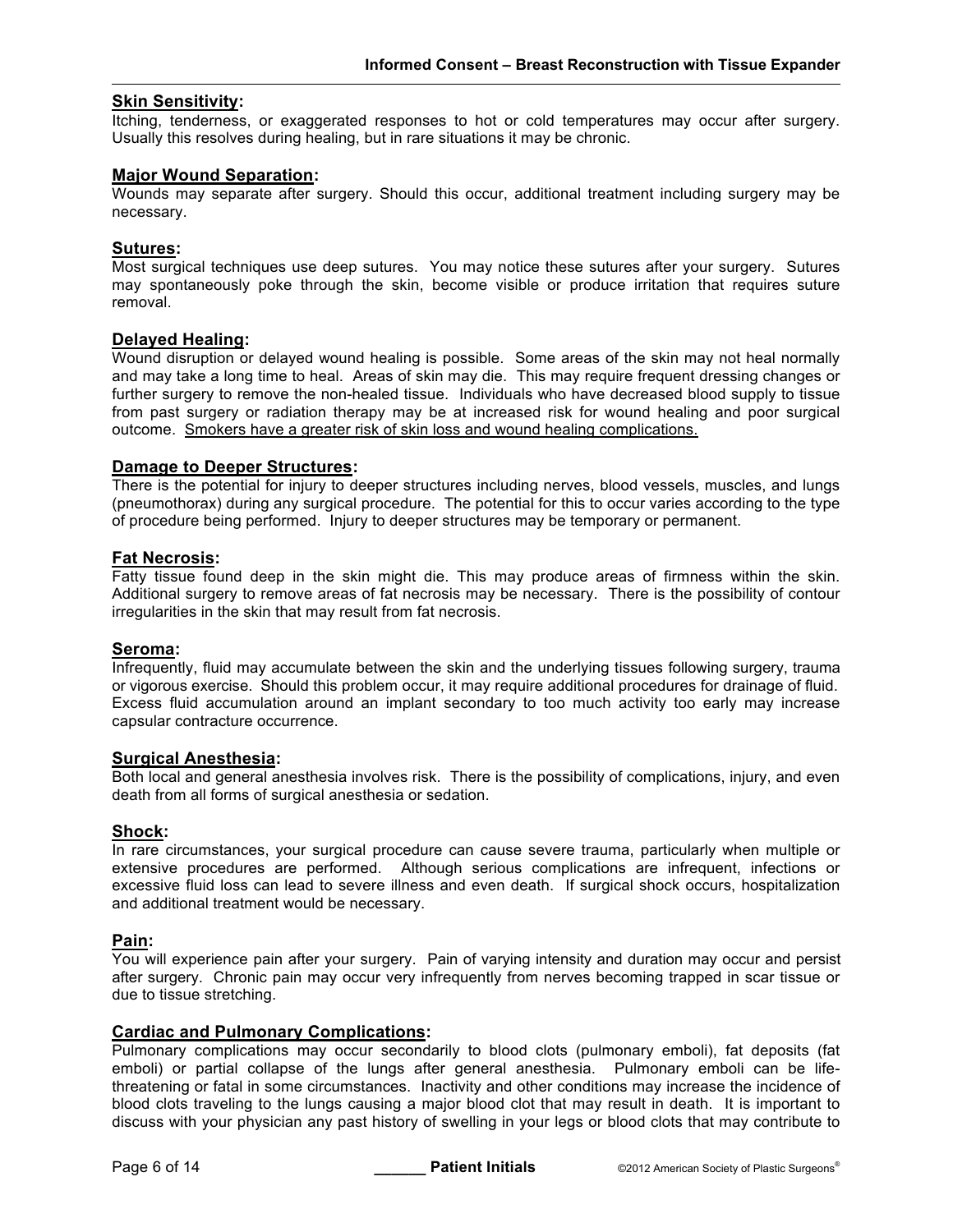this condition. Cardiac complications are a risk with any surgery and anesthesia, even in patients without symptoms. If you experience shortness of breath, chest pains, or unusual heart beats, seek medical attention immediately. Should any of these complications occur, you may require hospitalization and additional treatment.

# **Venous Thrombosis and Sequelae:**

Thrombosed veins, which resemble cords, occasionally develop in the area of the breast or around IV sites, and usually resolve without medical or surgical treatment. It is important to discuss with your surgeon any birth control pills you are taking. Certain high estrogen pills may increase your risk of thrombosed veins.

#### **Allergic Reactions:**

In rare cases, local allergies to tape, suture material and glues, blood products, topical preparations or injected agents have been reported. Serious systemic reactions including shock (anaphylaxis) may occur in response to drugs used during surgery and prescription medicines. Allergic reactions may require additional treatment.

#### **Drug Reactions:**

Unexpected drug allergies, lack of proper response to medication, or illness caused by the prescribed drug are possibilities. It is important for you to inform your physician of any problems you have had with any medication or allergies to medication, prescribed or over the counter, as well as medications you now regularly take.

# **Asymmetry:**

Symmetrical body appearance may not result after surgery. Factors such as skin tone, fatty deposits, skeletal prominence, and muscle tone may contribute to normal asymmetry in body features. Most patients have differences between the right and left side of their bodies before any surgery is performed. Additional surgery may be necessary to attempt to diminish asymmetry.

#### **Surgical Wetting Solutions:**

There is the possibility that large volumes of fluid containing dilute local anesthetic drugs and epinephrine that is injected into fatty deposits during surgery may contribute to fluid overload or systemic reaction to these medications. Additional treatment including hospitalization may be necessary.

#### **Persistent Swelling (Lymphedema):**

Persistent swelling can occur following surgery.

#### **Unsatisfactory Result:**

Although good results are expected, there is no guarantee or warranty expressed or implied, on the results that may be obtained. The body is not asymmetric and almost everyone has some degree of unevenness which may not be recognized in advance. One side of the face may be slightly larger, one side of the face droopier. The breast and trunk area exhibits the same possibilities. Many of such issues cannot be fully corrected with surgery. The more realistic your expectations as to results, the better your results will be in your eye. Some patients never achieve their desired goals or results, at no fault of the surgeon or surgery. You may be disappointed with the results of surgery. Asymmetry, unanticipated shape and size, loss of function, wound disruption, poor healing, and loss of sensation may occur after surgery. Size may be incorrect. Unsatisfactory surgical scar location or appearance may occur. It may be necessary to perform additional surgery to improve your results.

# **ADDITIONAL ADVISORIES**

# **Smoking, Second-Hand Smoke Exposure, Nicotine Products (Patch, Gum, Nasal Spray):**

Patients who are currently smoking or use tobacco or nicotine products (patch, gum, or nasal spray) are at a greater risk for significant surgical complications of skin dying and delayed healing and additional scarring. Individuals exposed to second-hand smoke are also at potential risk for similar complications attributable to nicotine exposure. Additionally, smoking may have a significant negative effect on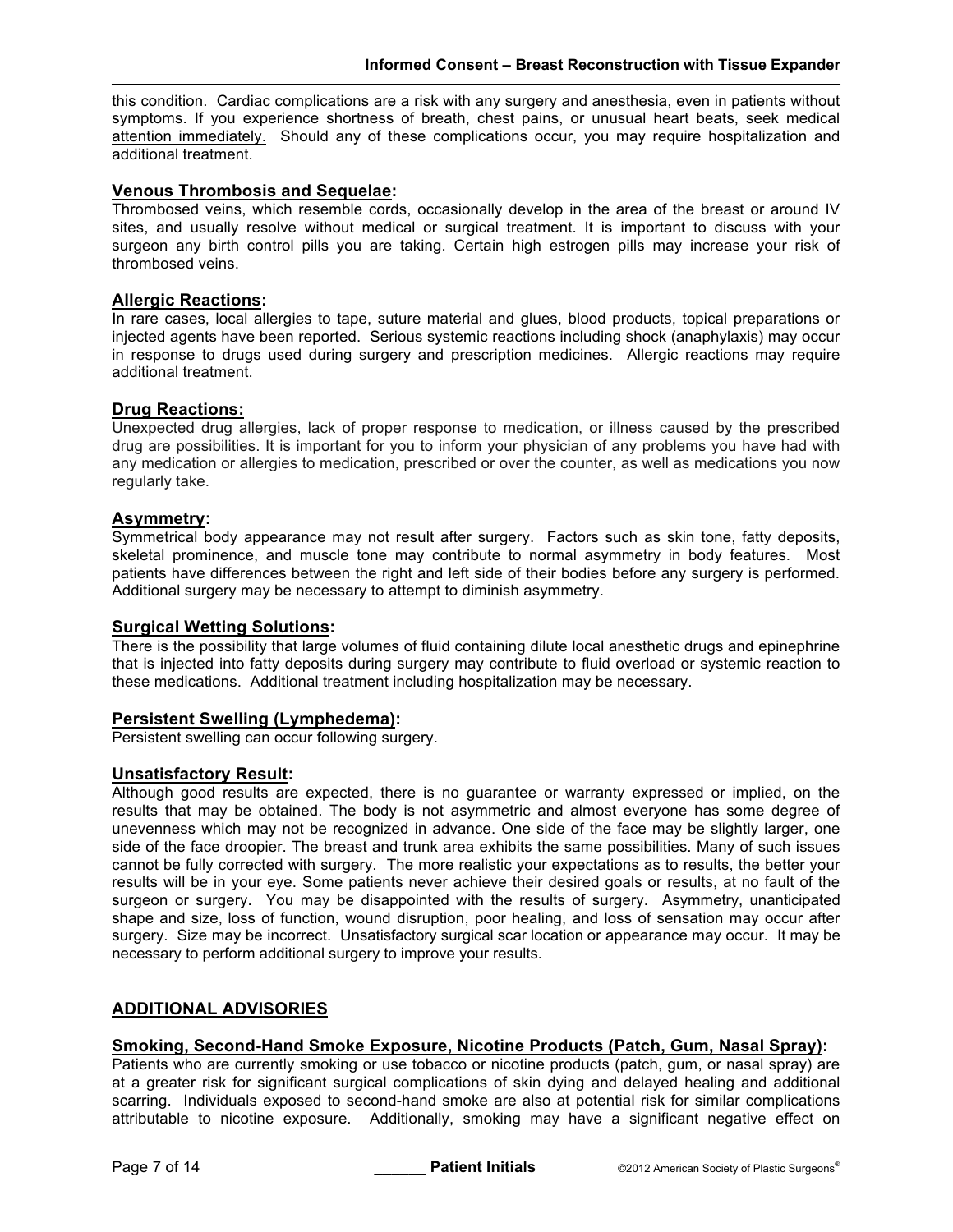anesthesia and recovery from anesthesia, with coughing and possibly increased bleeding. Individuals who are not exposed to tobacco smoke or nicotine-containing products have a significantly lower risk of this type of complication. Please indicate your current status regarding these items below**:**

**\_\_\_**I am a non-smoker and do not use nicotine products. I understand the potential risk of second-hand smoke exposure causing surgical complications.

**\_\_\_**I am a smoker or use tobacco / nicotine products. I understand the risk of surgical complications due to smoking or use of nicotine products.

**\_\_\_**I have smoked and stopped approximately \_\_\_\_\_\_\_\_\_ ago. I understand I may still have the effects and therefore risks from smoking in my system, if not enough time has lapsed.

It is important to refrain from smoking at least 6 weeks before surgery and until your physician states it is safe to return, if desired. I acknowledge that I will inform my physician if I continue to smoke within this time frame, and understand that for my safety, the surgery, if possible, may be delayed.

Smoking may have such a negative effect on your surgery that a urine test just before surgery may be done which will prove the presence of Nicotine. If positive, your surgery may be cancelled and your surgery, scheduling fee, and other prepaid amounts may be forfeited. Honestly disclose smoking to your surgeon.

# **Sleep Apnea / CPAP:**

Individuals who have breathing disorders such as "Obstructive Sleep Apnea" and who may rely upon CPAP devices (constant positive airway pressure) or utilize nighttime oxygen are advised that they are at a substantive risk for respiratory arrest and death when they take narcotic pain medications following surgery. This is an important consideration when evaluating the safety of surgical procedures in terms of very serious complications, including death, that relate to pre-existing medical conditions. Surgery may be considered only with monitoring afterwards in a hospital setting in order to reduce risk of potential respiratory complications and to safely manage pain following surgery.

Please consider the following symptoms of sleep apnea:

- \_\_\_ I am frequently tired upon waking and throughout the day
- I have trouble staying asleep at night
- \_\_\_ I have been told that I snore or stop breathing during sleep
- \_\_\_ I wake up throughout the night or constantly turn from side to side
- \_\_\_ I have been told that my legs or arms jerk while I'm sleeping
- \_\_\_ I make abrupt snorting noises during sleep
- \_\_\_ I feel tired or fall asleep during the day

It is important for you to inform and discuss any of the above symptoms that you have experienced with your surgeon.

#### **Off-Label FDA Issues:**

There are many devices, medications and injectable fillers and botulinum toxins that are approved for specific use by the FDA, but this proposed use is "Off-Label", that is not specifically approved by the FDA. It is important that you understand this proposed use is not experimental and your physician believes it to be safe and effective.

I acknowledge that I have been informed about the Off-Label FDA status of

and I understand it is not experimental and accept its use.

# **Medications and Herbal Dietary Supplements:**

There are potential adverse reactions that occur as the result of taking over-the-counter, herbal, and/or prescription medications. Aspirin and medications that contain aspirin interfere with bleeding. These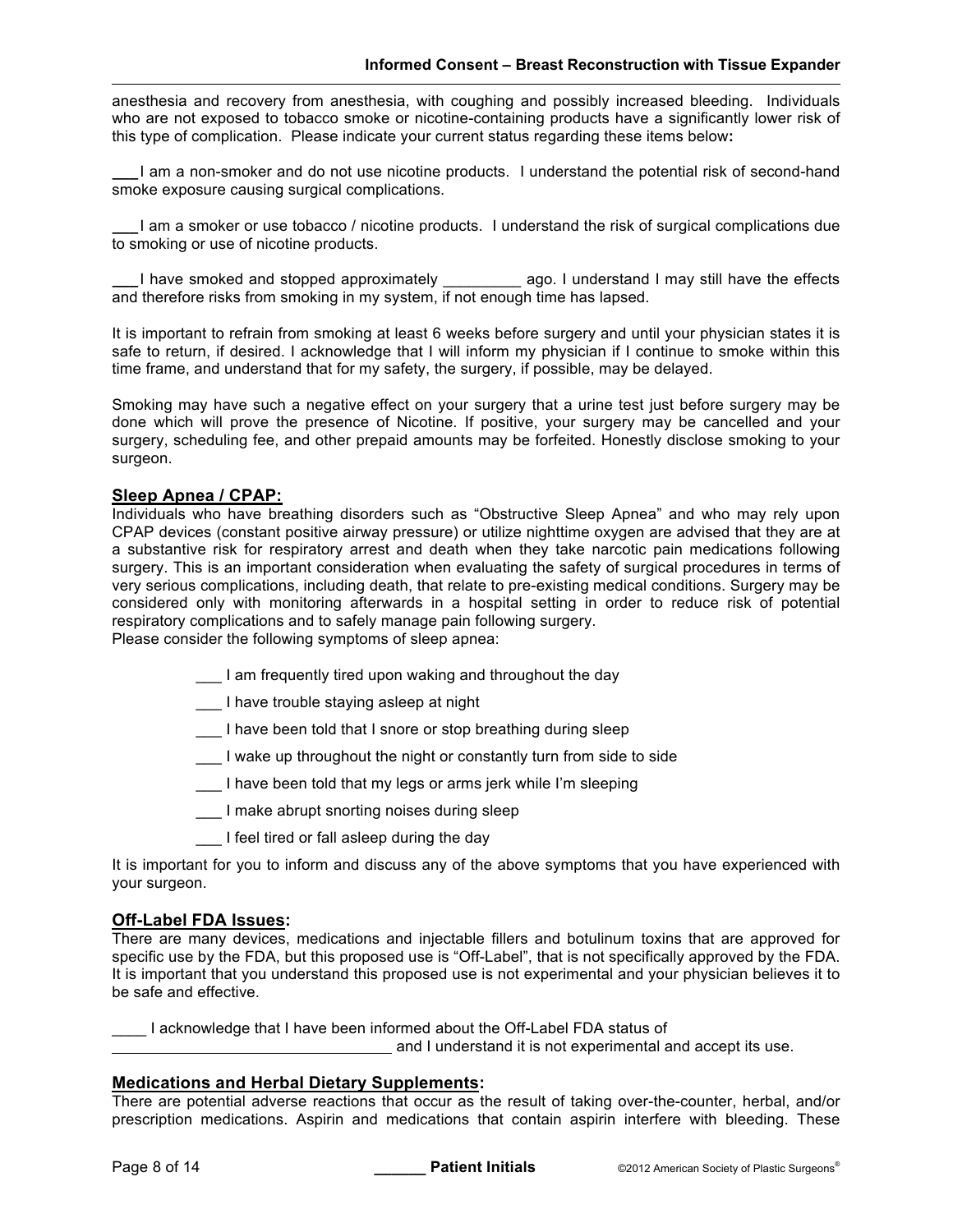include non-steroidal anti-inflammatories such as Motrin, Advil, and Aleve. It is very important not to stop drugs that interfere with platelets, such as Plavix, which is used after a stent. It is important if you have had a stent and are taking Plavix that you inform the plastic surgeon. Stopping Plavix may result in a heart attack, stroke and even death. Be sure to check with your physician about any drug interactions that may exist with medications which you are already taking. If you have an adverse reaction, stop the drugs immediately and call your plastic surgeon for further instructions. If the reaction is severe, go immediately to the nearest emergency room. When taking the prescribed pain medications after surgery, realize that they can affect your thought process and coordination. Do not drive, do not operate complex equipment, do not make any important decisions and do not drink any alcohol while taking these medications. Be sure to take your prescribed medication only as directed.

# **Sun Exposure – Direct or Tanning Salon:**

The effects of the sun are damaging to the skin. Exposing the treated areas to sun may result in increased scarring, color changes, and poor healing. Patients who tan, either outdoors or in a salon, should inform their surgeon and either delay treatment, or avoid tanning until the surgeon says it is safe to resume. The damaging effect of sun exposure occurs even with the use sun block or clothing coverage.

# **Travel Plans:**

Any surgery holds the risk of complications that may delay healing and your return to normal life. Please let the surgeon know of any travel plans, important commitments already scheduled or planned, or time demands that are important to you, so that appropriate timing of surgery can occur. There are no guarantees that you will be able to resume all activities in the desired time frame.

# **Long-Term Results:**

Subsequent alterations in the appearance of your body may occur as the result of aging, sun exposure, weight loss, weight gain, pregnancy, menopause or other circumstances not related to your surgery.

# **Interference with Sentinel Lymph Node Mapping Procedures:**

Breast surgery procedures that involve cutting through breast tissue, similar to a breast biopsy, can potentially interfere with diagnostic procedures to determine lymph node drainage of breast tissue to stage breast cancer.

# **Body-Piercing Procedures:**

Individuals who currently wear body-piercing jewelry in the surgical region are advised that an infection could develop from this activity.

# **Future Pregnancy and Breast Feeding:**

This surgery is not known to interfere with pregnancy. If you are planning a pregnancy, your breast skin may stretch and offset the results of surgery. You may have more difficulty breast feeding after this operation.

# **Female Patient Information:**

It is important to inform your plastic surgeon if you use birth control pills, estrogen replacement, or if you suspect you may be pregnant. Many medications including antibiotics may neutralize the preventive effect of birth control pills, allowing for conception and pregnancy.

# **Intimate Relations After Surgery:**

Surgery involves coagulating of blood vessels and increased activity of any kind may open these vessels leading to a bleed, or hematoma. Activity that increases your pulse or heart rate may cause additional bruising, swelling, and the need for return to surgery to control bleeding. It is wise to refrain from intimate physical activities until your physician states it is safe.

# **Mental Health Disorders and Elective Surgery:**

It is important that all patients seeking to undergo elective surgery have realistic expectations that focus on improvement rather than perfection. Complications or less than satisfactory results are sometimes unavoidable, may require additional surgery and often are stressful. Please openly discuss with your surgeon, prior to surgery, any history that you may have of significant emotional depression or mental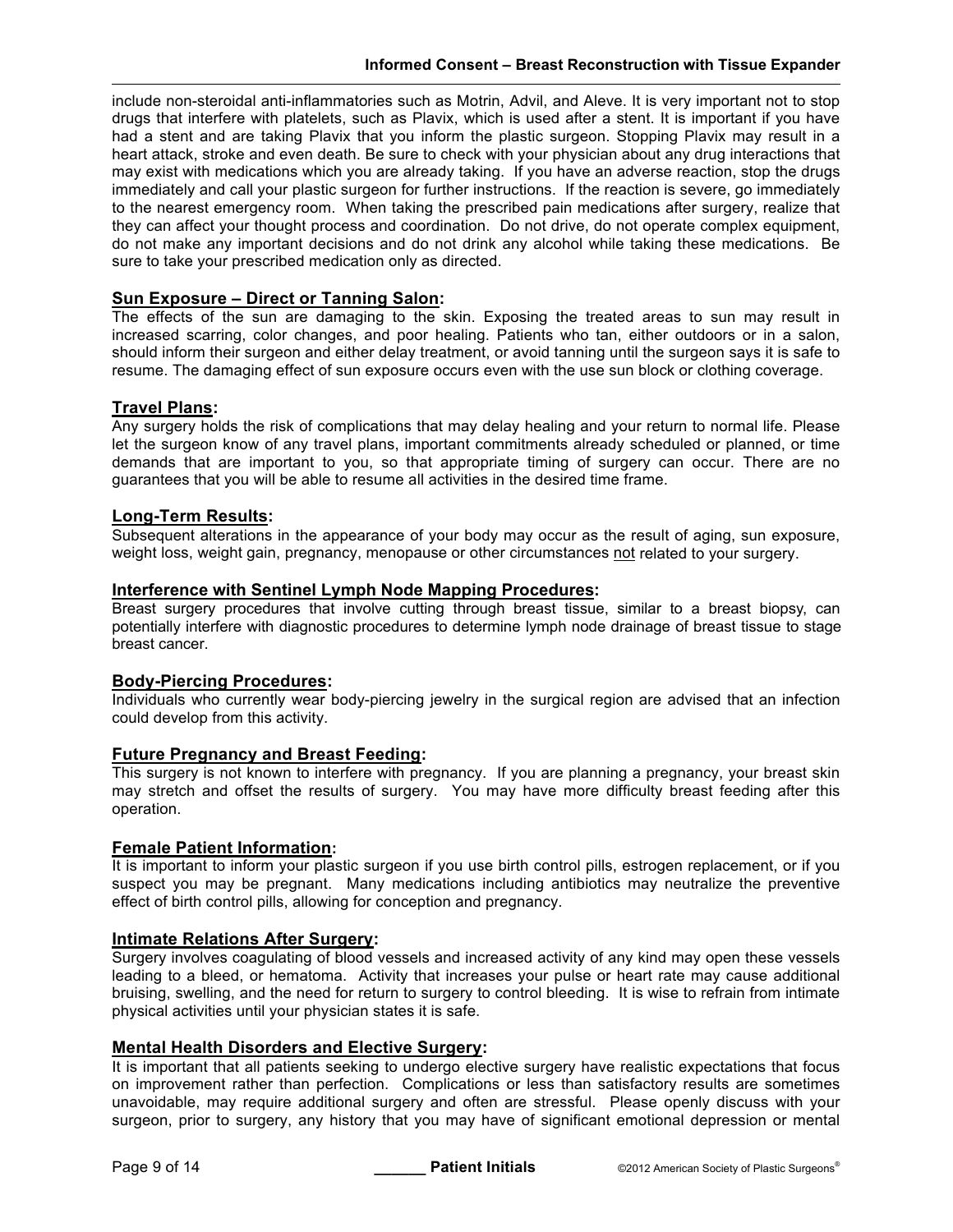health disorders. Although many individuals may benefit psychologically from the results of elective surgery, effects on mental health cannot be accurately predicted.

#### **Removal / Replacement of Tissue Expander:**

Tissue expander breast reconstruction is a two-step process. Removal of the tissue expander, revision of the surrounding scar tissue envelope, or replacement of tissue expander with a permanent breast implant involves surgical procedures with risks and potential complications. There may be an unacceptable appearance of the breasts following removal of the implant.

#### **DVT/PE Risks and Advisory:**

There is a risk of blood clots, Deep Vein Thrombosis (DVT) and Pulmonary Embolus (PE) with every surgical procedure. It varies with the risk factors below. The higher the risk factors, the greater the risk and the more involved you must be in both understanding these risks and, when permitted by your physician, walking and moving your legs. There may also be leg stockings, squeezing active leg devices, and possibly medicines to help lower your risk.

There are many conditions that may increase or affect risks of clotting. Inform your doctor about any past or present history of any of the following:

- **Past History of Blood Clots**
- **Family History of Blood Clots**
- Birth Control Pills
- Swollen Legs
- History of Cancer
- Large Dose Vitamins
- **Waricose Veins** 
	- **Past Illnesses of the Heart, Liver, Lung, or Gastrointestinal Tract.**

I understand the risks relating to DVT/PE and how important it is to comply with therapy as discussed with my surgeon. The methods of preventative therapy include:

- Early ambulation when allowed
- Compression devices (SCD/ICD)
- **ASA** protocol when allowed (Aspirin)
- **Heparin protocol when allowed**
- **Enoxaparin protocol when allowed**

The risks of DVT/PE may be almost as great as the prophylactic therapy when involving Aspirin, Heparin, and Exoxaparin. Be aware that if your surgery is elective, those patients with very high risks should consider not proceeding with such elective surgery.

# **ADDITIONAL SURGERY NECESSARY (Re-Operations)**

There are many variable conditions that may influence the long-term result of surgery. It is unknown how your tissue may respond or how wound healing will occur after surgery. Secondary surgery may be necessary to perform additional tightening or repositioning of body structures. Should complications occur, additional surgery or other treatments may be necessary. Even though risks and complications occur infrequently, the risks cited are particularly associated with this surgery. Other complications and risks can occur but are even more uncommon. The practice of medicine and surgery is not an exact science. Although good results are expected, there is no guarantee or warranty expressed or implied, on the results that may be obtained. In some situations, it may not be possible to achieve optimal results with a single surgical procedure. You and your surgeon will discuss the options available should additional surgery be advised. There may be additional costs and expenses for such additional procedures, including surgical fees, facility and anesthesia fees, pathology and lab testing.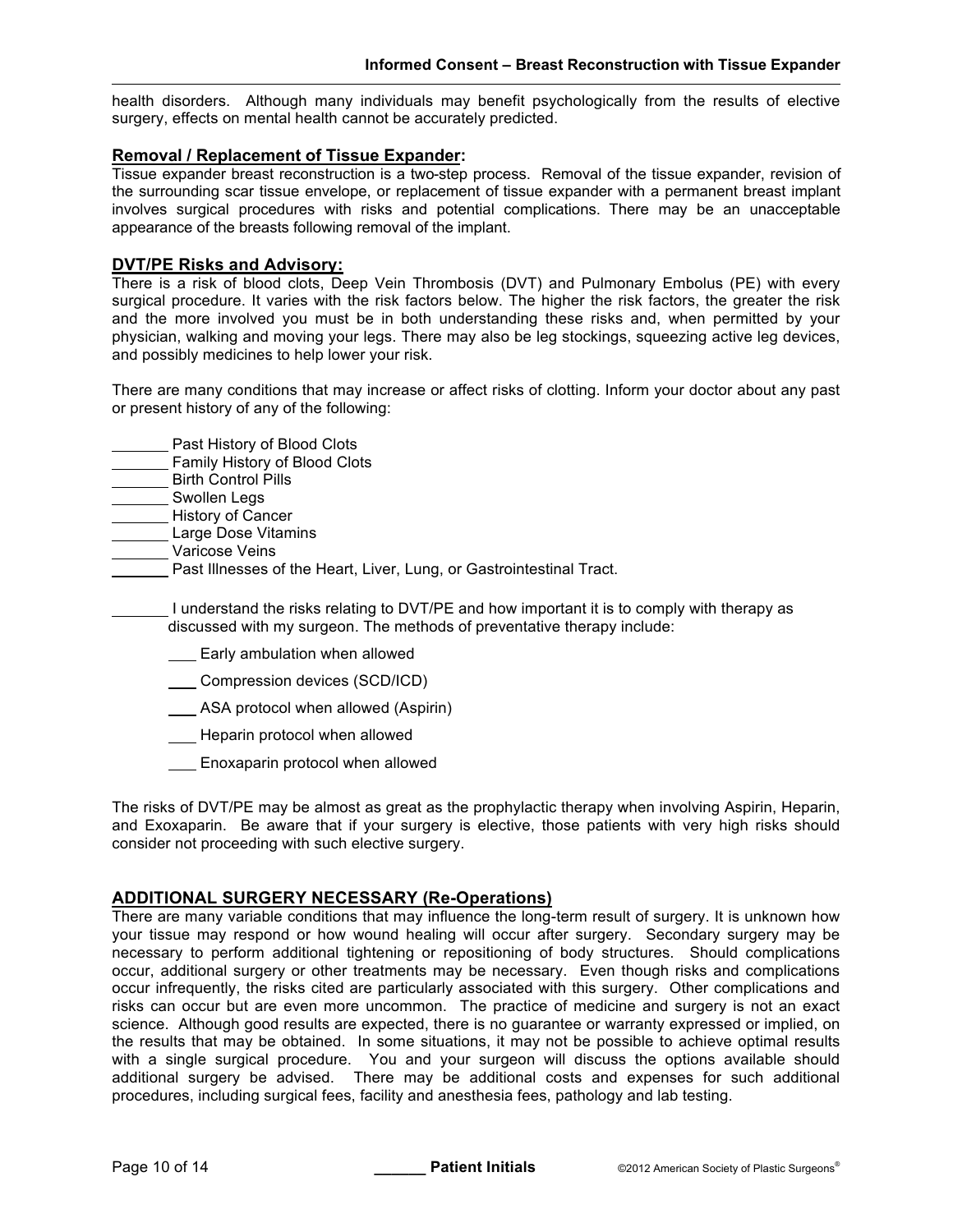# **PATIENT COMPLIANCE**

Follow all physician instructions carefully; this is essential for the success of your outcome. It is important that the surgical incisions are not subjected to excessive force, swelling, abrasion, or motion during the time of healing. Personal and vocational activity needs to be restricted. Protective dressings and drains should not be removed unless instructed by your plastic surgeon. Successful post-operative function depends on both surgery and subsequent care. Physical activity that increases your pulse or heart rate may cause bruising, swelling, fluid accumulation and the need for return to surgery. It is wise to refrain from intimate physical activities after surgery until your physician states it is safe. It is important that you participate in follow-up care, return for aftercare, and promote your recovery after surgery.

#### **REVISION POLICY**

Surgical revision surgery is a common part of elective surgery. Your procedure will not stop you from aging, sagging, scarring, or experiencing ongoing skin changes that are more genetically controlled. If revision surgery is either desired or advisable within one year after the initial surgery, there may be a physician's fee. Additionally, there may be fees associated with the hospital, facility, anesthesia, pathology, lab, and any supplies such as implants, etc. Revision policy and courtesy discounts only apply to patients who comply with post-op orders and visits.

#### **REGULATORY MATTERS**

According to FDA regulations, you must comply with the submission of personal information to a device registry before surgery and afterwards if breast implants are used as a component of your breast surgery.

#### **HEALTH INSURANCE**

Most health insurance companies exclude coverage for cosmetic surgical operations or any resulting complications. Please carefully review your health insurance subscriber-information pamphlet. Most insurance plans exclude coverage for secondary or revisionary surgery due to complications of cosmetic surgery. It is unethical and fraudulent to bill insurance for cosmetic procedures. We cannot participate in such activities.

#### **FINANCIAL RESPONSIBILITIES**

The cost of surgery involves several charges for the services provided. The total includes fees charged by your surgeon, the cost of surgical supplies, anesthesia, laboratory tests, and possible outpatient hospital charges, depending on where the surgery is performed. Depending on whether the cost of surgery is covered by an insurance plan, you will be responsible for necessary co-payments, deductibles, and charges not covered. The fees charged for this procedure do not include any potential future costs for additional procedures that you elect to have or require in order to revise, optimize, or complete your outcome. Additional costs may occur should complications develop from the surgery. Secondary surgery or hospital day-surgery charges involved with revision surgery will also be your responsibility. In signing the consent for this surgery/procedure, you acknowledge that you have been informed about its risk and consequences and accept responsibility for the clinical decisions that were made along with the financial costs of all future treatments.

\_\_\_ I understand that with cosmetic surgery, I am responsible for the surgical fees quoted to me, as well as additional fees for anesthesia, facility (OR), and possibly laboratory, X-ray, and pathology fees. Surgicenters, Outpatient Centers and Hospitals often have rules that certain tissue /implants removed during surgery must be sent for evaluation that may result in additional fees. Please check with your surgeon for approximate additional costs you will be responsible for.

\_\_\_ I understand that there will be a non-refundable fee for booking and scheduling this surgery of  $\blacksquare$ , which is a part of the overall surgical fee.

Should you cancel your surgery without an approved medically acceptable reason, submitted in writing and acceptable to the practice, within \_\_\_\_\_ weeks of your scheduled surgery, this fee is forfeited. While this may appear to be a charge for services which were not provided, this fee is necessary to reserve time in the OR and in the practice, which are done when you schedule.

\_\_\_ I understand and unconditionally and irrevocably accept the financial responsibilities as outlined above.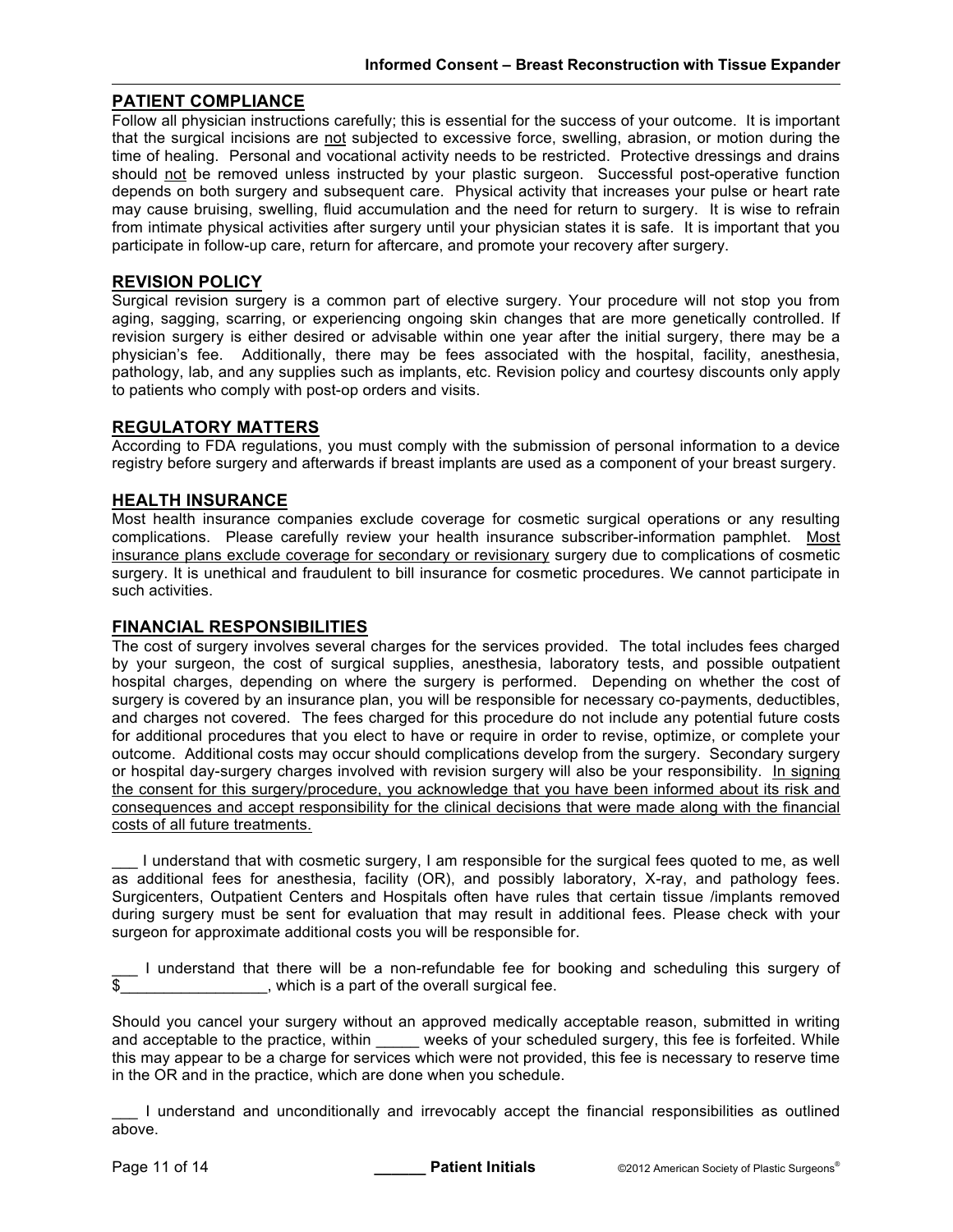#### **COSMETIC SURGERY FINANCIAL AGREEMENT**

\_\_\_\_\_\_ I understand the procedure(s) I seek are cosmetic in nature, not medically necessary, and therefore it would be fraudulent and unethical for Dr. \_\_\_\_\_\_\_\_\_\_\_\_\_\_\_\_\_\_ to submit a fee to any insurance company for coverage.

I have been shown and understand the financial costs of having Dr. \_\_\_\_\_\_\_\_\_\_\_\_\_\_\_\_\_\_\_ provide surgical care for me and accept these terms.

\_\_\_\_\_\_ I further understand that Dr. \_\_\_\_\_\_\_\_\_\_\_\_ will not accept insurance for this(these) procedure(s).

**WEIGHT MY CONSERVITE CONSERVITE:** DETERMINING CARRY DRIVER AND MY CONSERVITED MY CONSERVITED AND DRIVER AND DRIV

insurance company, managed care provider, or other coverage source is irrevocable and final. I understand I will be fully responsible for the surgical fees for the surgery I seek.

#### **COMMUNICATION ACKNOWLEDGEMENT – CONSENT**

There are many ways to communicate with you. It is important to keep appointments and let us know if problems or issues arise. Methods of communicating are by telephone, text, social media, pager, answering service if available, email, and regular mail. If an emergency arises, keep us alerted to your progress so we may aid in any necessary treatments. Please do not leave a message after hours or on weekends on the office answering machine if any urgent or emergent situation exists, as there is a delay in retrieving such messages. All attempts will be made to preserve your privacy in accordance with HIPAA rules.

Please confirm below all acceptable ways of communicating with you:

\_\_\_\_ Telephone \_\_\_\_ Home ( - - ) \_\_\_\_ Work ( - - ) \_\_\_\_ Cell ( - - )  $\overline{\phantom{0}}$  Text Social Media – Facebook, etc.) **Lacky** Pager – Answering Service if available Let U Email – with up to date email address ( and the U  $\omega$  ) **EXECUTE:** Regular Mail and Delivery

# **CONSENT TO COMMERCIAL USE OF PHOTOGRAPHS**

I hereby give permission to \_\_\_\_\_\_\_\_\_\_\_\_\_\_\_\_ to use  $\Box$  My Name and  $\Box$  Photographic Likeness in all forms and media for purposes of advertising, trade, editorial usage, and any other lawful purposes, including but not limited to a website, social media site, office photographic book, brochures, other internet exposure, or other advertising items. We will take all reasonable precautions to ensure your privacy, but be aware that even secure sites are susceptible to being hacked, and the files, although they do not have your name attached, may contain internal codes the websites plan to "scrub" or delete. We will notify you if there has been a violation from these other sources, and we will protect your privacy to the best of our ability.

#### **PATIENT CONSENT FOR USE OF CREDIT CARDS, DEBIT CARD, AND FINANCING - DISCLOSURE OF PROTECTED HEALTH INFORMATION**

It may become necessary to release your protected health information to financial parties, credit card entities, banks, and financing companies, when requested, to facilitate your payment.

Services that are performed and are paid with a credit card, debit card, or financing third party are not eligible for payment challenges after services are provided. By signing this form, I am irrevocably consenting to allow Dr. \_\_\_\_\_\_\_\_\_\_\_\_\_\_\_\_ to use and disclose my protected health information to any credit card entity, bank, or financing company when they request such information to process an account and assist with payment.

I will not challenge such credit, debit, or financing card payments once the services are provided. The practice encourages complete post-op care and follow-up interaction to address any issues that might arise, which are further addressed in the Revision Policy.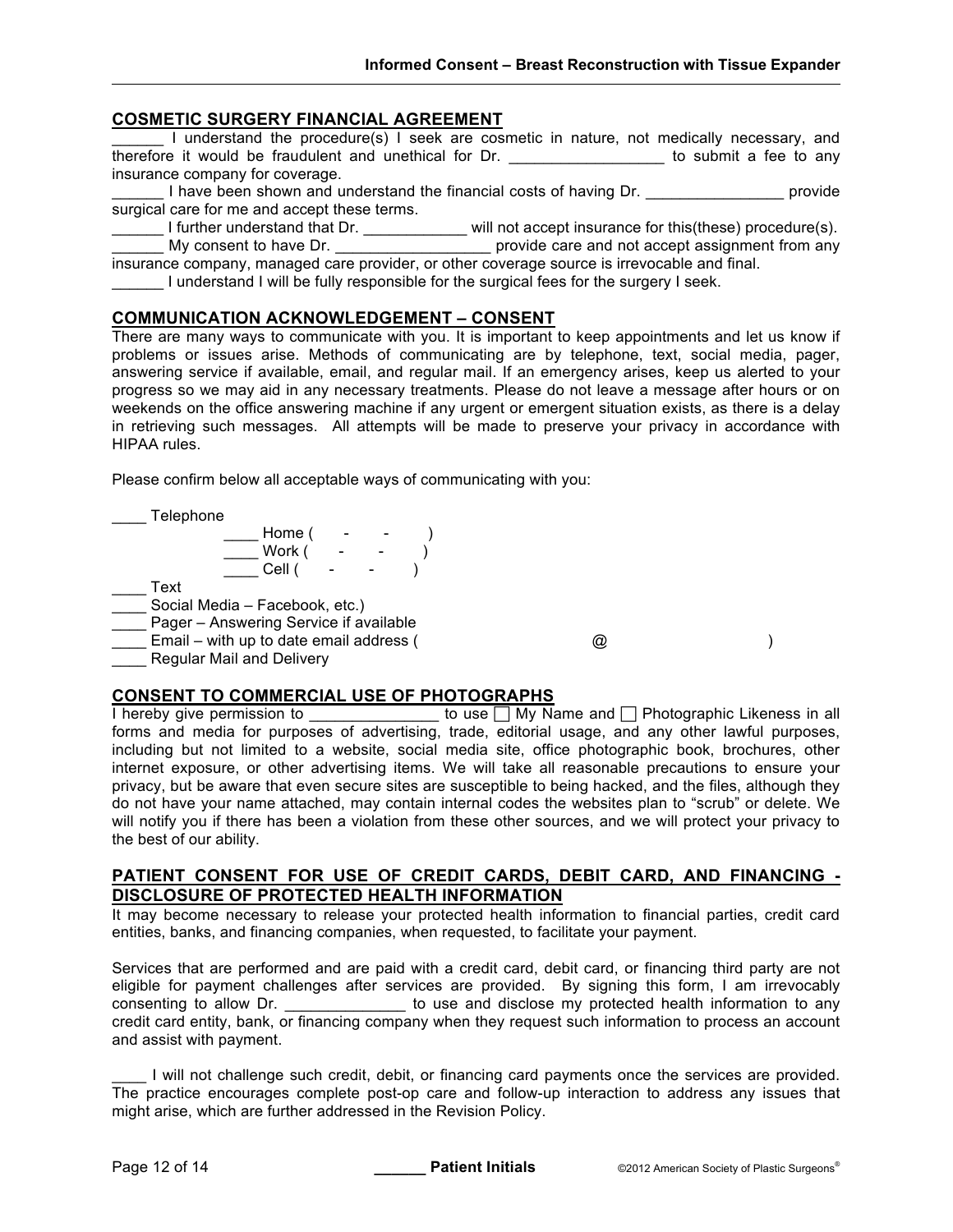\_\_\_\_ I agree that this non credit card challenge agreement is irrevocable.

# **DISCLAIMER**

Informed-consent documents are used to communicate information about the proposed surgical treatment of a disease or condition along with disclosure of risks and alternative forms of treatment(s), including no surgery. The informed-consent process attempts to define principles of risk disclosure that should generally meet the needs of most patients in most circumstances.

However, informed-consent documents should not be considered all-inclusive in defining other methods of care and risks encountered. Your plastic surgeon may provide you with additional or different information which is based on all the facts in your particular case and the current state of medical knowledge.

Informed-consent documents are not intended to define or serve as the standard of medical care. Standards of medical care are determined on the basis of all of the facts involved in an individual case and are subject to change as scientific knowledge and technology advance and as practice patterns evolve.

**It is important that you read the above information carefully and have all of your questions answered before signing the consent on the next page.**